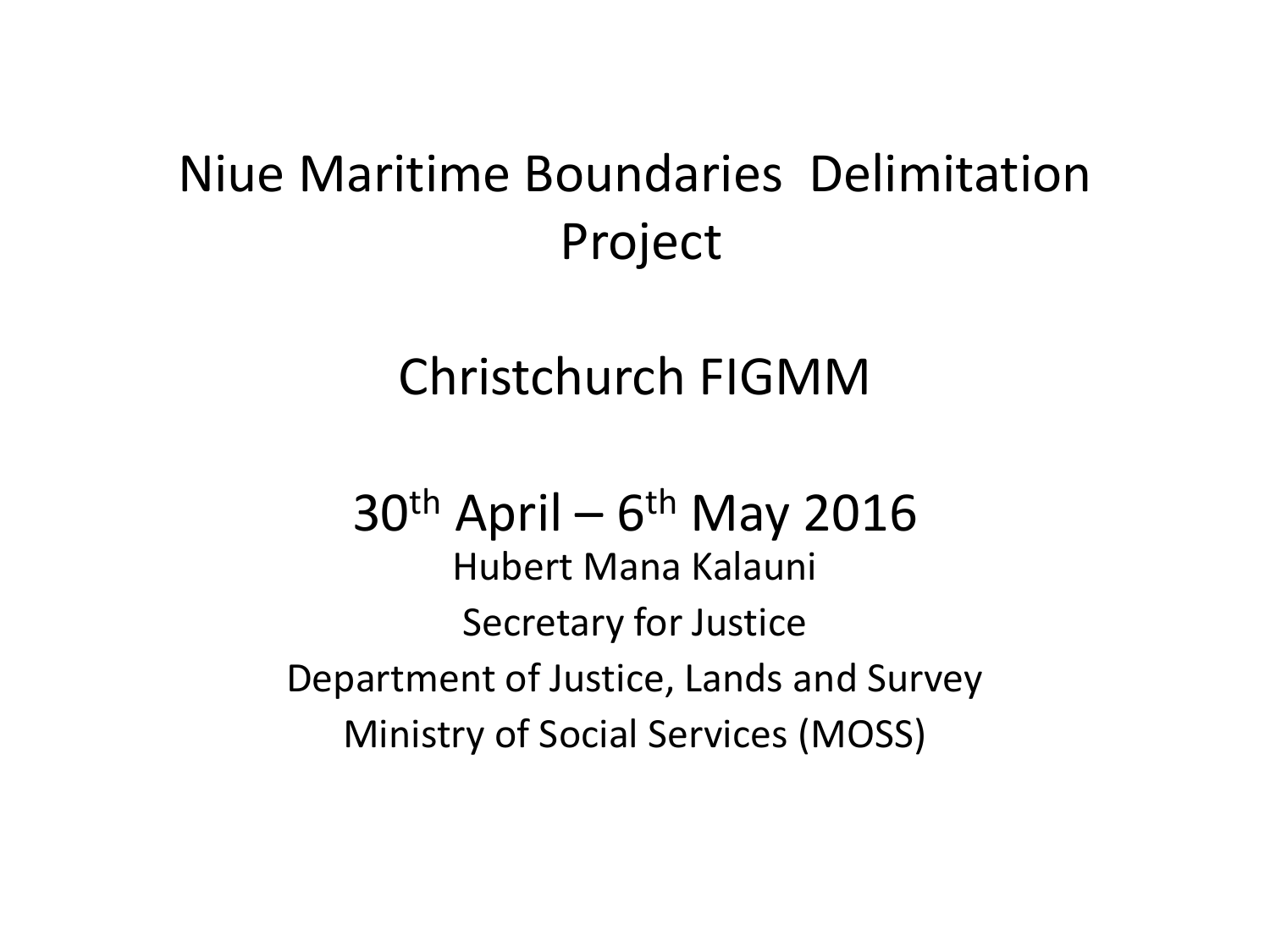#### **Department of Justice, Lands and Survey House the following Divisions**

- Administration, Registration of Births, Deaths & Marriage & General Elections
- High Court Land Division & Civil/Criminal Division
- Survey and Land Management
- Community Development Social Welfare & Social Dev Services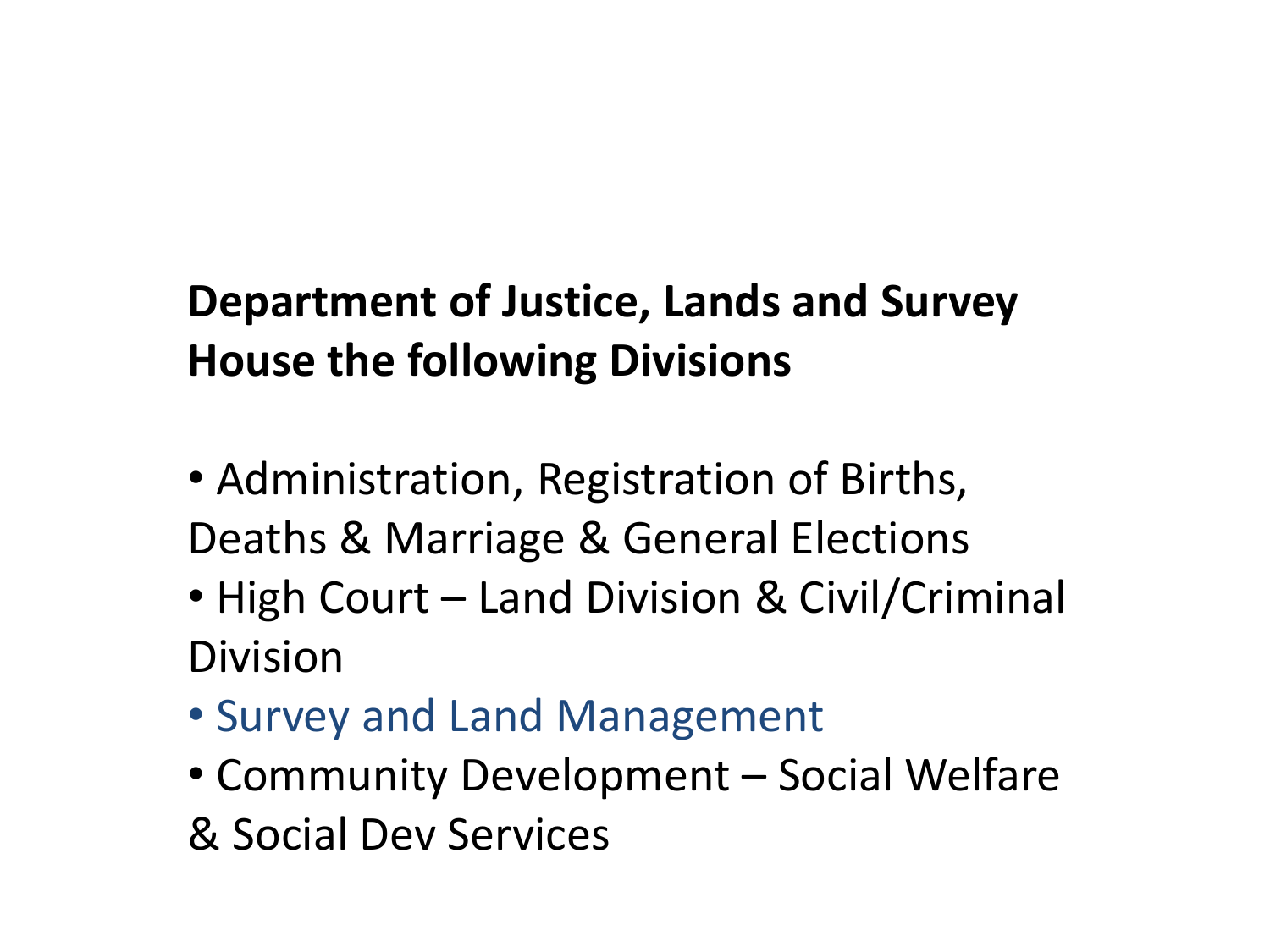#### **Survey and Land Management**

The Division is responsible for:

- All Surveys primarily cadastral/title
- GIS/LIS
- **Land Title Registration**
- Management of Crown Land and Properties
- **Assisting with the Maritime Boundaries Delimitation project (technical data).** Division staff by
- 2 surveyors, 3 chainmen, 1 GIS technical officer, 4 survey cadets, draughting officer and Land registration officer.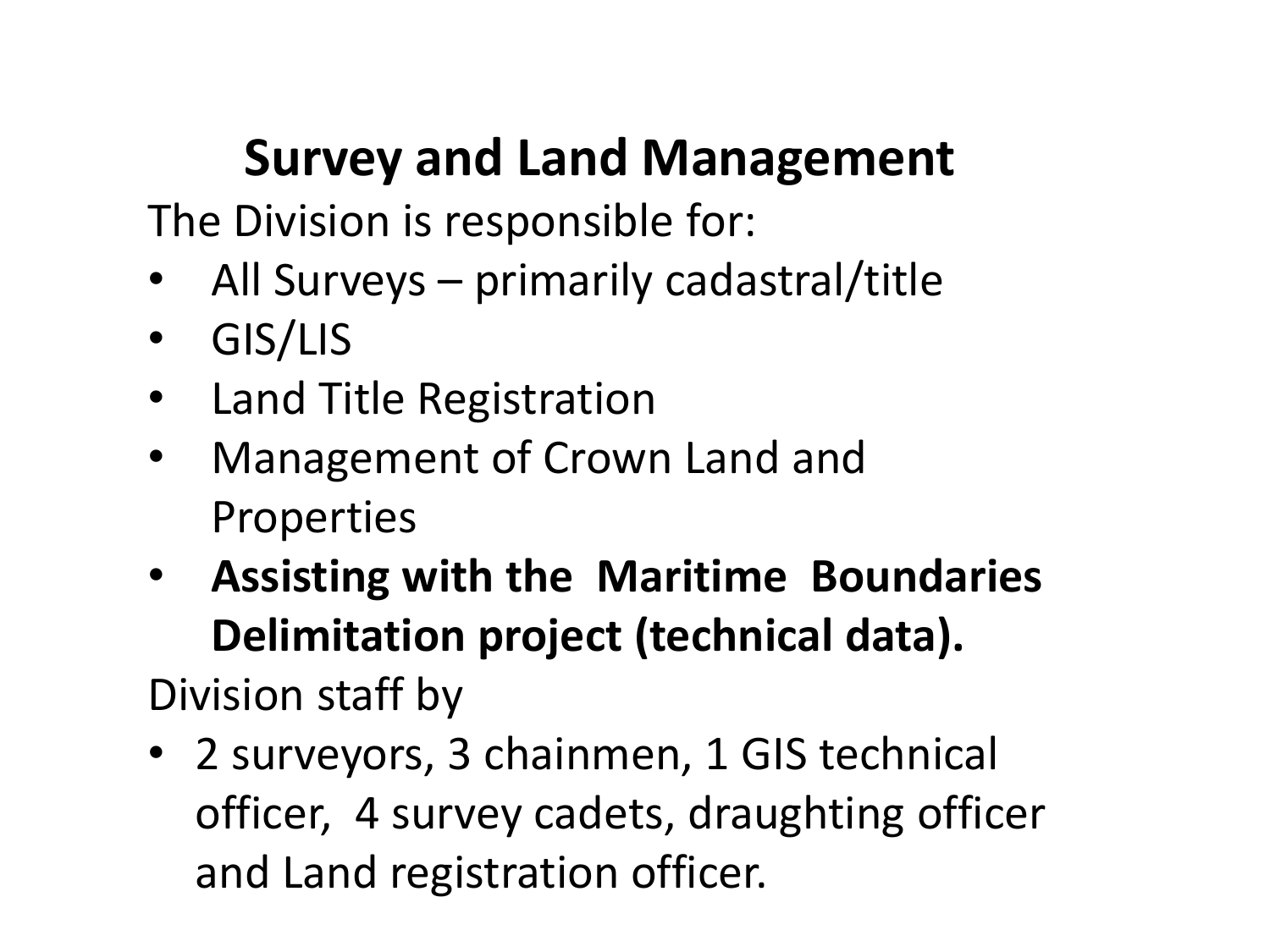#### Niue geography and location

An isolated raised coral atoll consist of two terraces

- the first is at about 25 -35 metres above MSL
- 2nd at 70 metres.
- The centre of the island was once a lagoon and is lower than the top terrace, at about 45 metres above MSL.
- Approximately 21 km long and 18 km wide, no hills, no running streams or surface water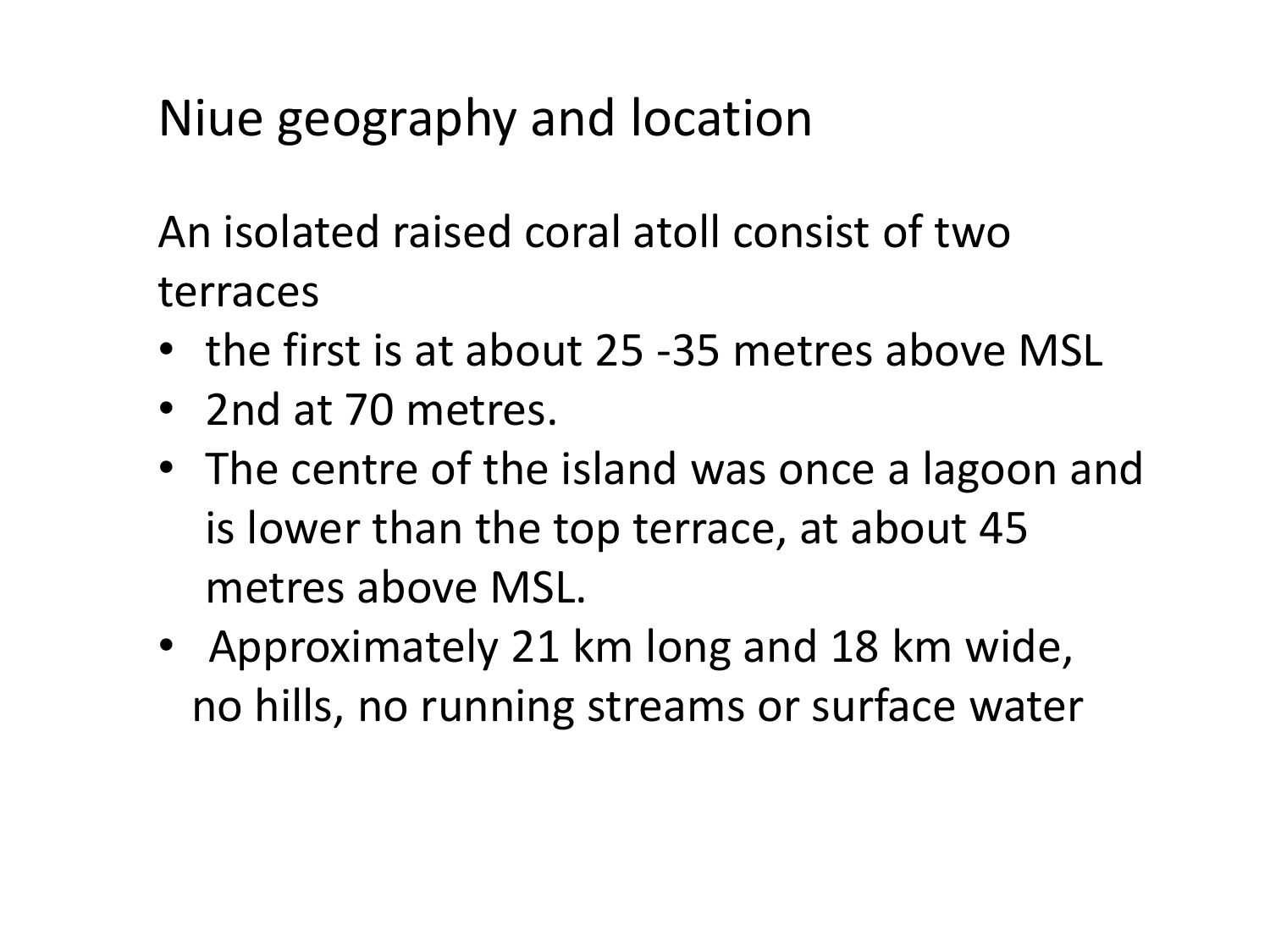Niue geography and location

- Niue Total land area is 260 sq km 95% Niuean land & 5% Crown Land not for sale, can lease
- Population at about 1 300 (2015)
- •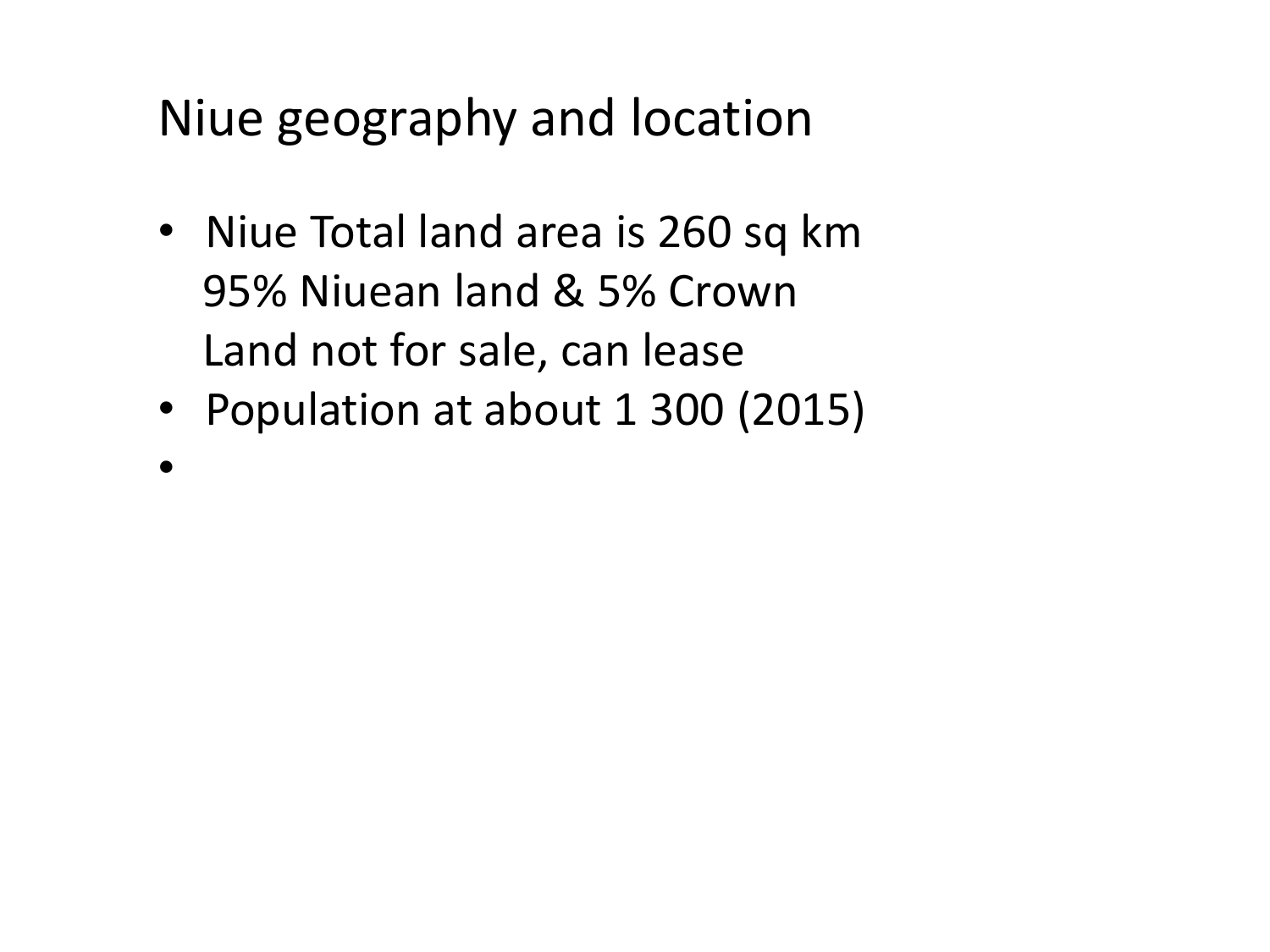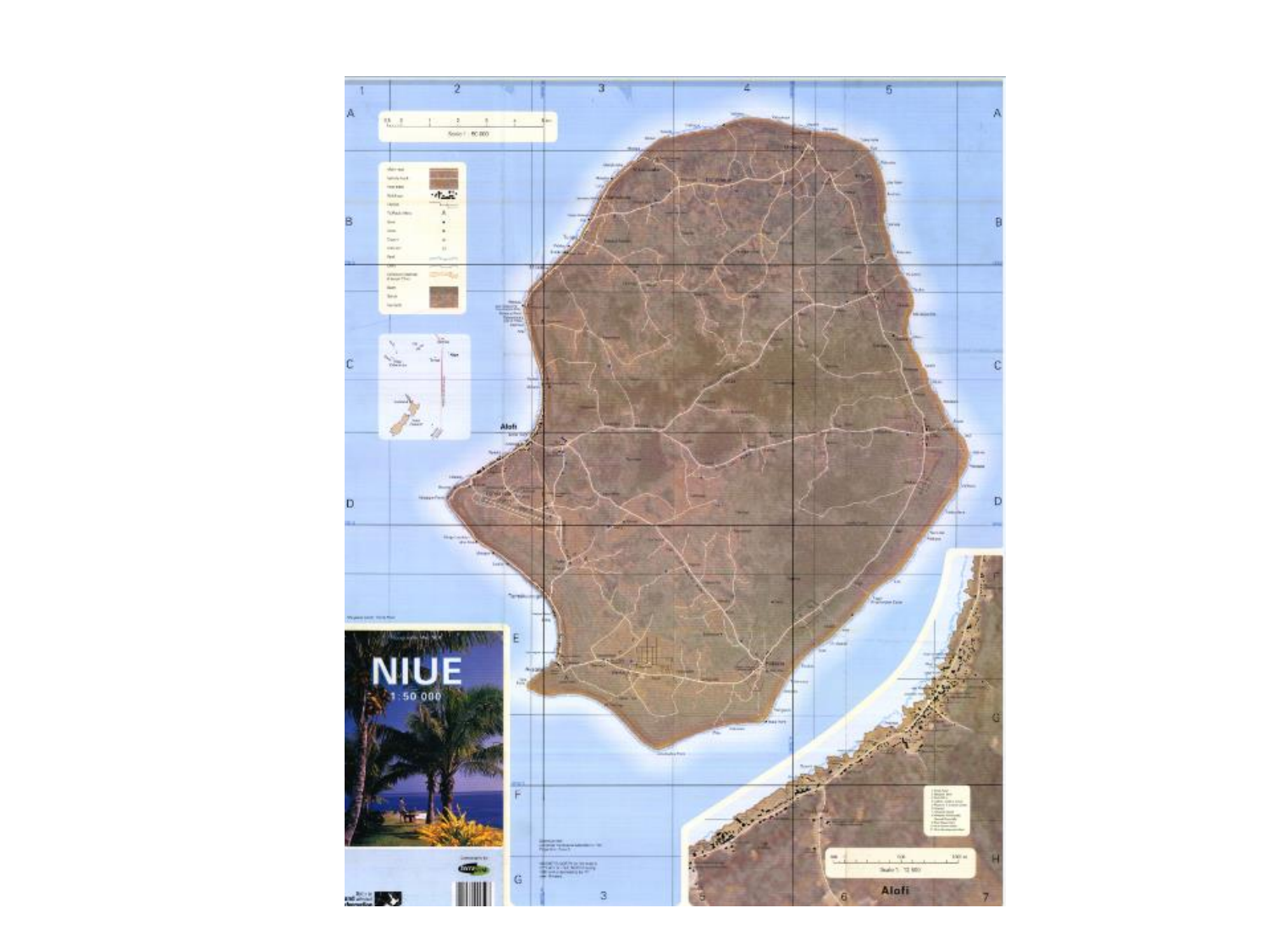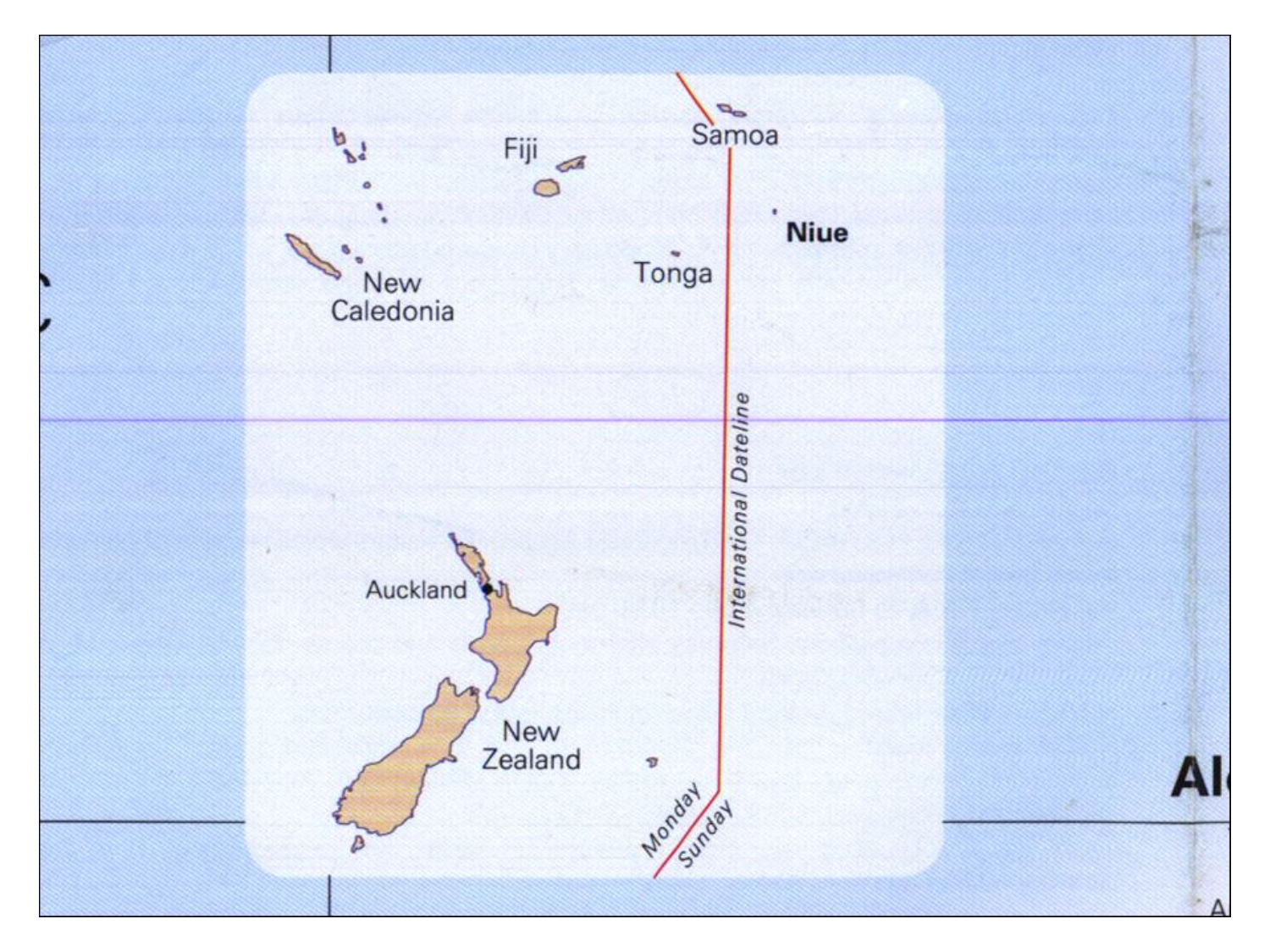#### Niue Maritime Boundaries Delimitation Overview

- Niue maritime neighbouring states are
- $\triangleright$  Tonga 470 km to the west,
- $\triangleright$  American Samoa 550 km to the north,
- $\triangleright$  Cooks 900 km to the east and
- $\triangleright$  the high seas to the south.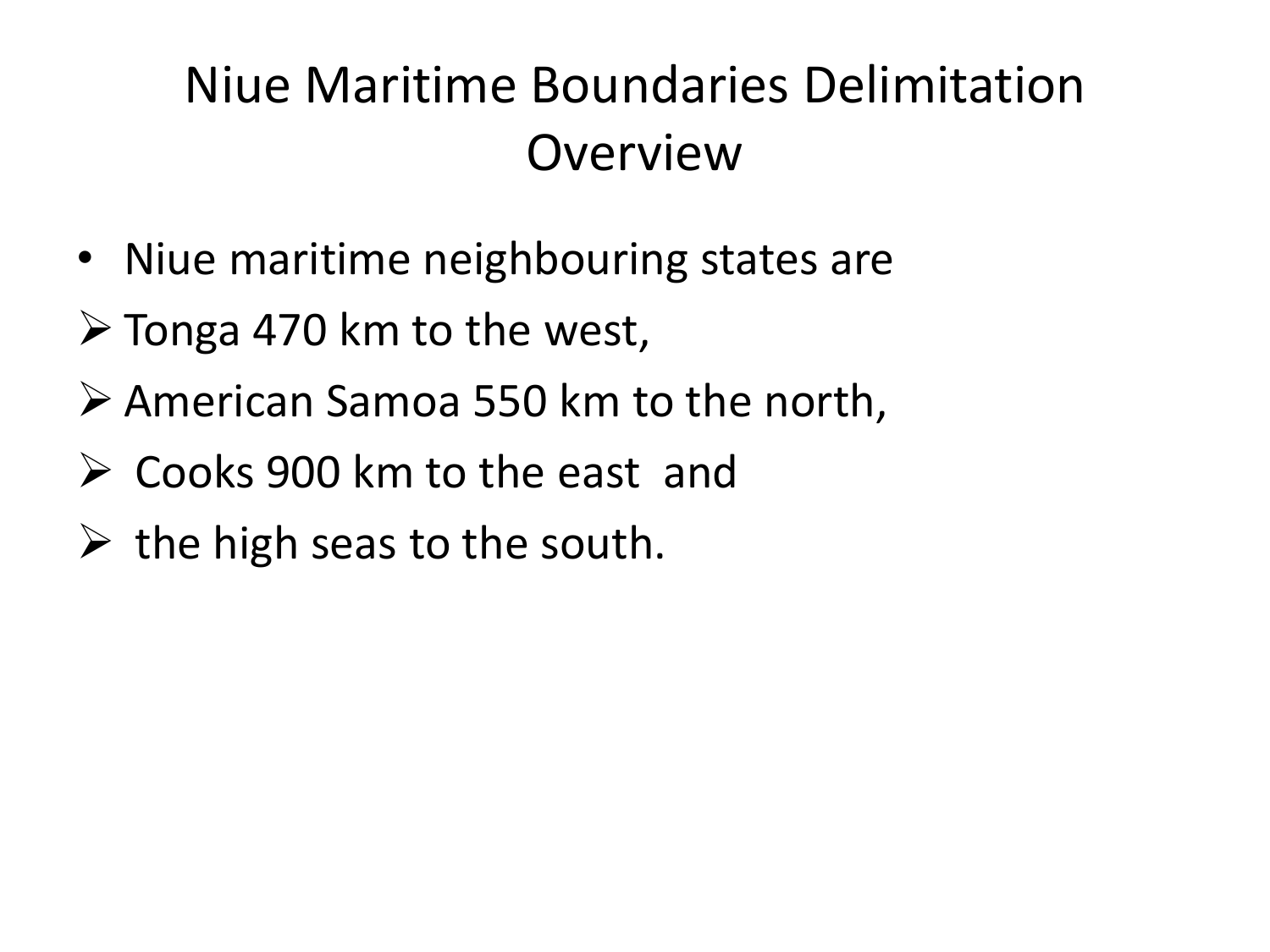## Niue Maritime Boundaries Delimitation **Overview**

- The total peripheral EEZ distances total 2,100 km (approx)
- 630 km shared with Tonga
- 550 km with American Samoa
- 230 km with the Cooks, and
- 700 km with the high seas
- The total EEZ area comprised approximately of 320, 000 sq km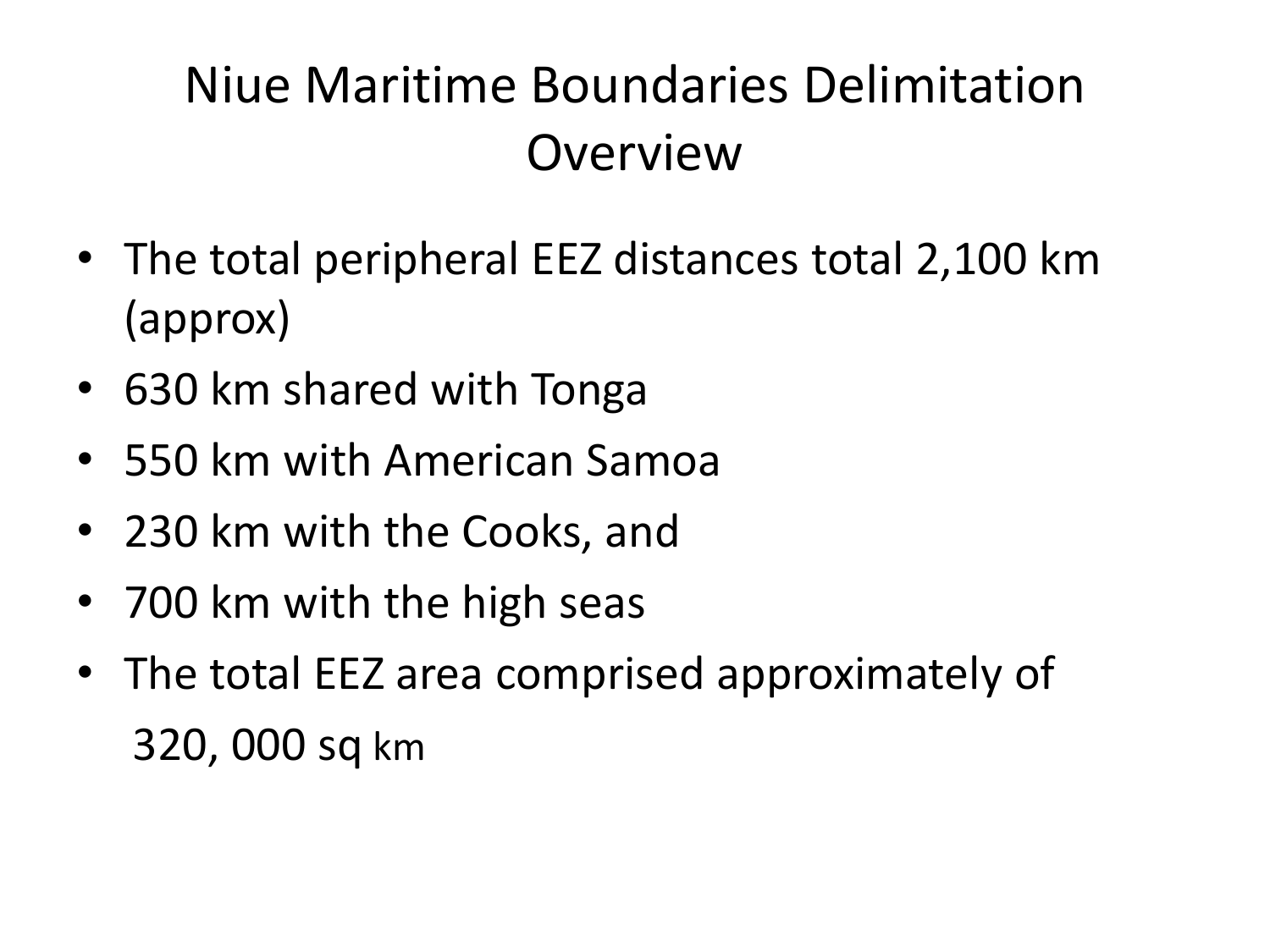# Niue EEZ Maritime Boundaries

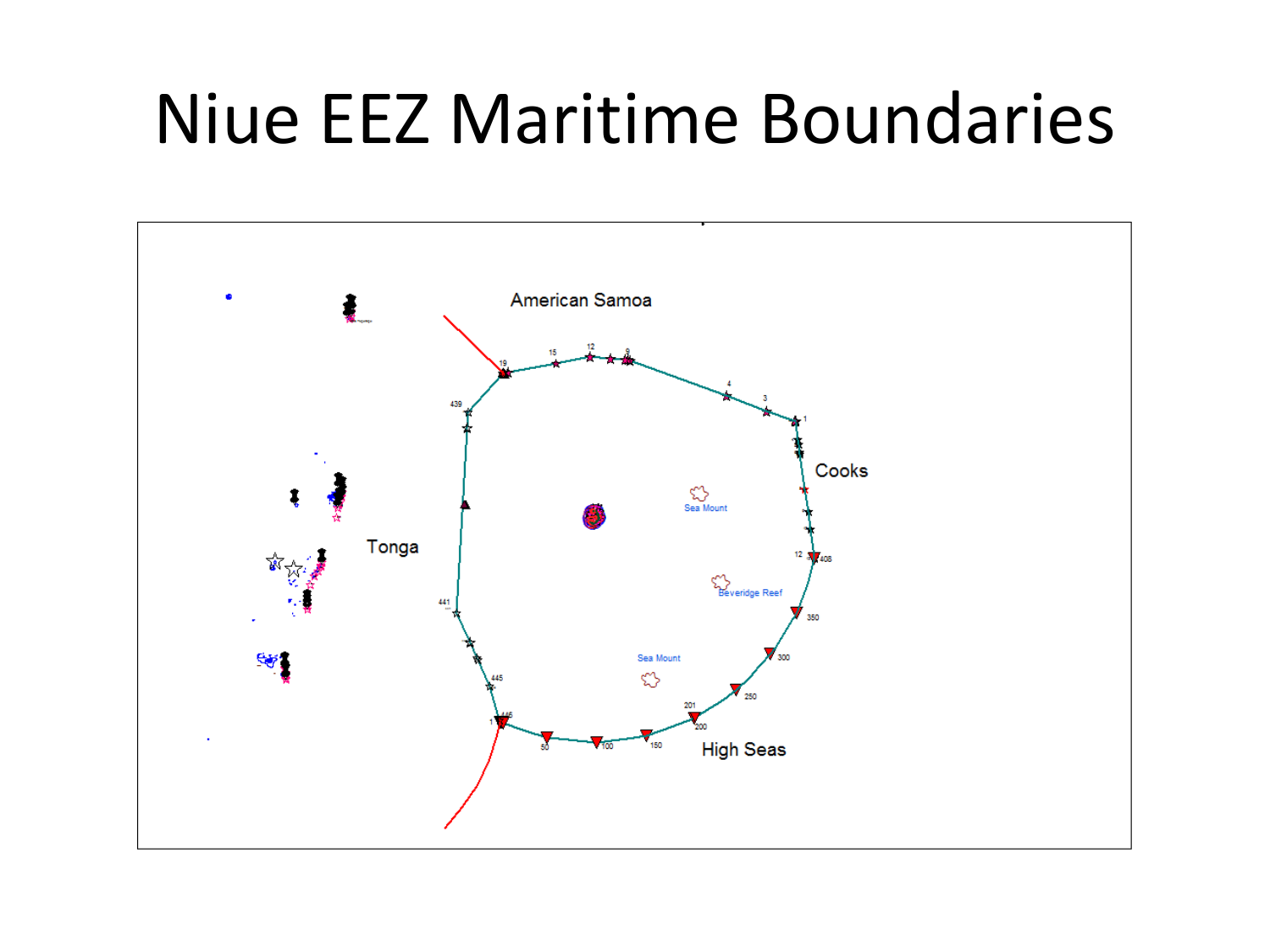Niue Maritime Boundaries Delimitation. Background and Development.

- The project for Niue starts in the early 1991
- By way of Maritime Boundary workshops in Suva, Apia, Rarotonga, Toronto Canada etc… attended by both Legal & Technical officers
- 1992 FFA commence compiling the first set of baseline data for the Territorial Sea limits.
- Compiled by Grant Boyes, FFA Coordinator.
- Facilitated one workshop for local staff.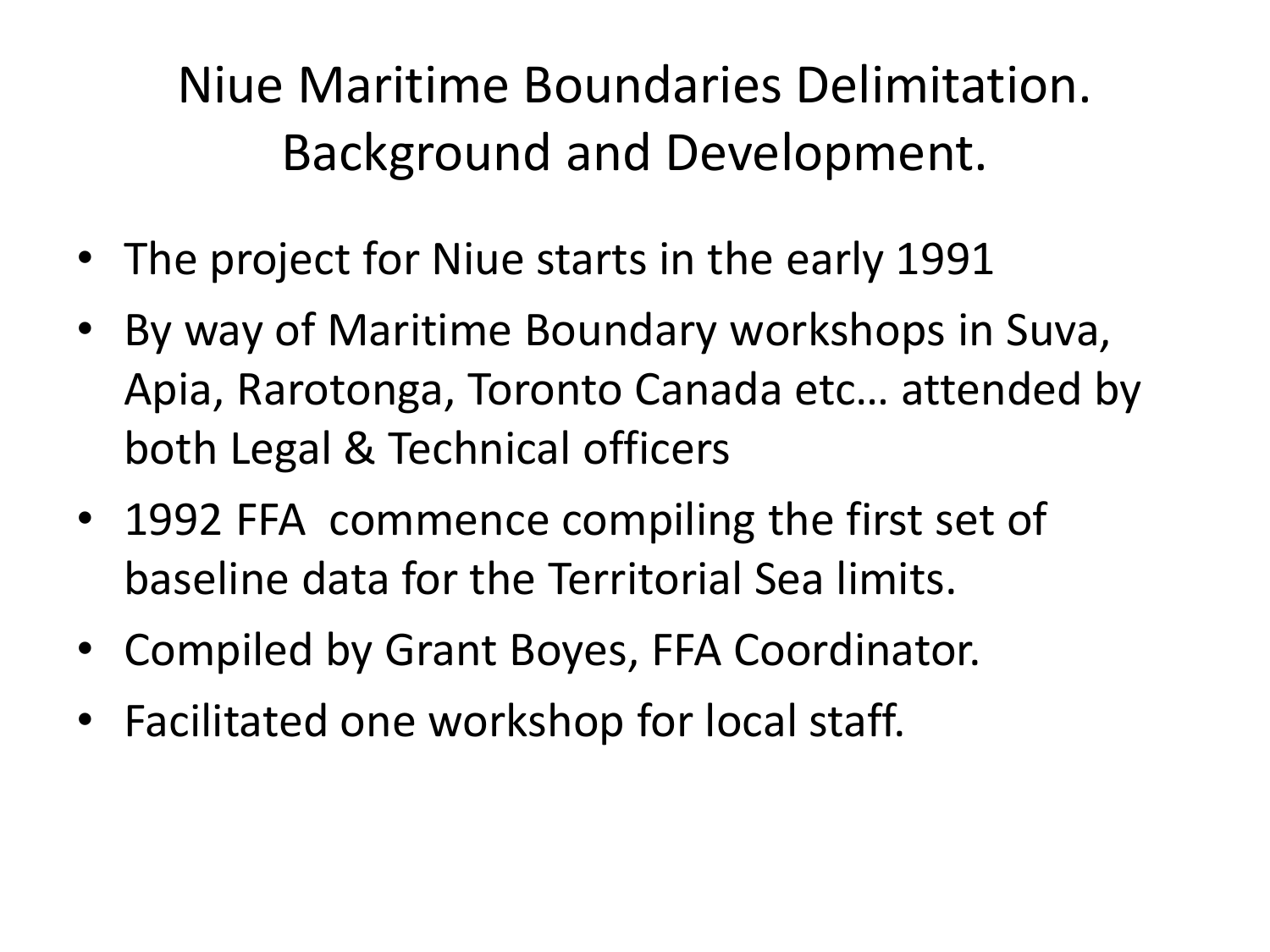Niue Maritime Boundaries Delimitation Background and Development.

- In 2005 Niue with the assistance of SOPAC recomputed the baseline data for the Territorial Sea Limits using MarZone.
- Based on Niue Topographical map, 1991 GPS survey and satellite imageries.
- Data in terms of WGS84.
- The baseline data set was officially endorsed by Niue that year.
- The same data set was also use to compute the limits for Niue CZ and EEZ with the Cooks.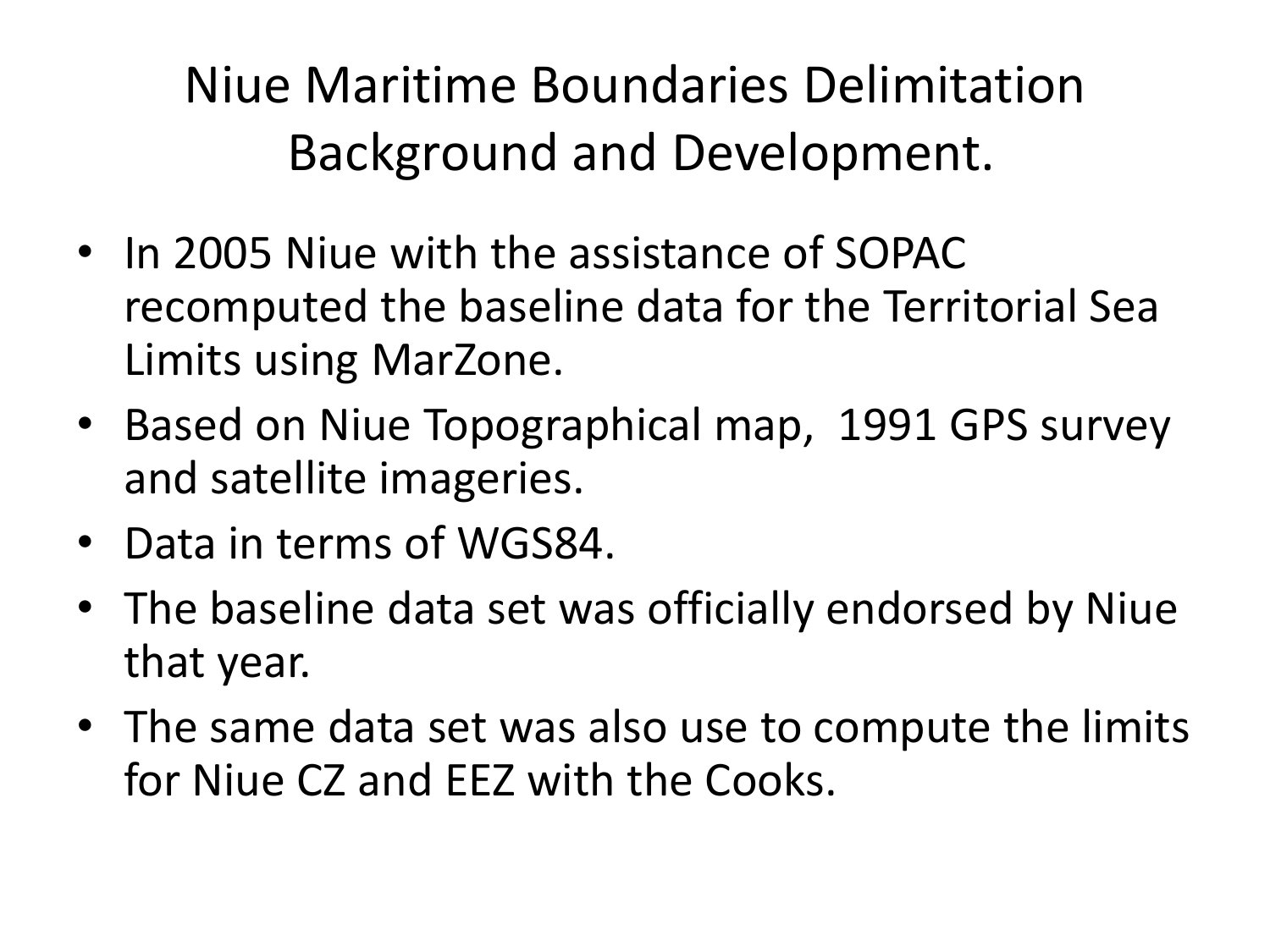# Niue Maritime Boundaries

Pacific Islands Regional Maritime Boundaries Information System (PIRMBIS)

**Niue Maritime Boundaries Project** 

December 2005 **SOPAC Technical Report**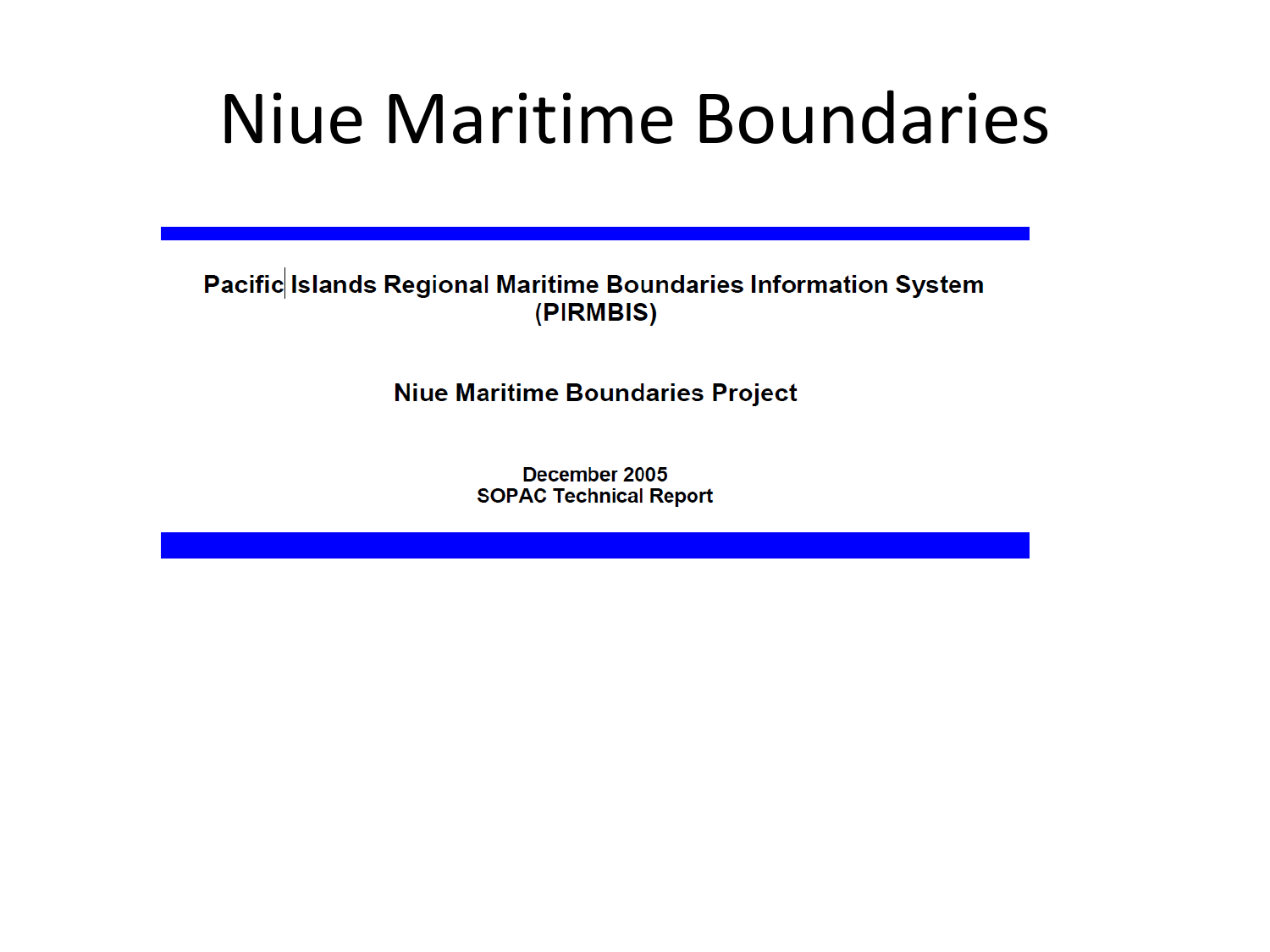#### Signing of the 2005 Report SOPAC Suva

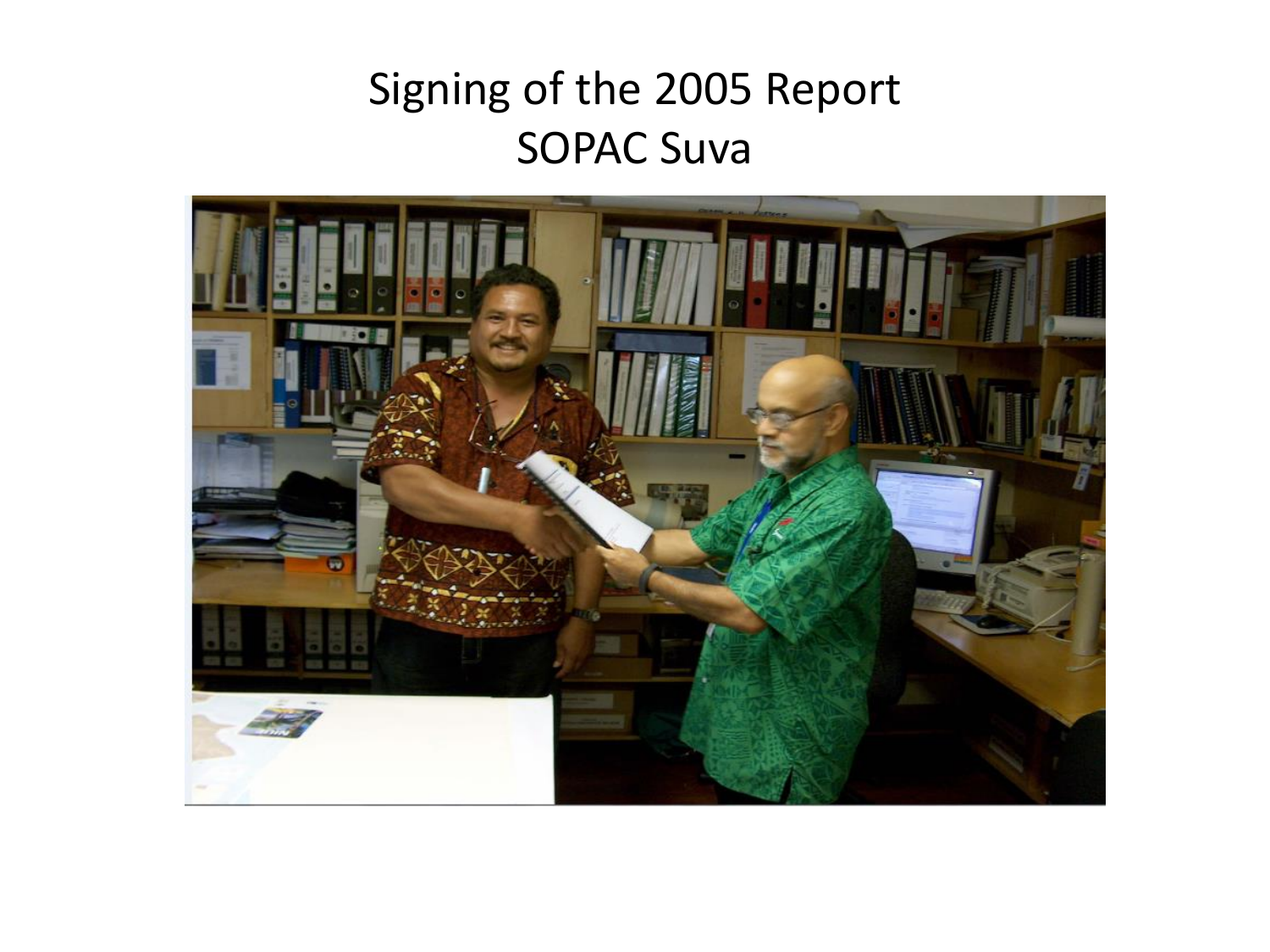# Basepoints

#### Annex II: Table Showing Basepoints for 12M, 24M and 200M Limits and their Attributes

| Ufi              | <b>Feature</b>   | <b>Feature Id</b> | Object Id       | <b>Mar Dist</b> | <b>Accuracy</b>      | Category   | <b>Feature Type</b> | Cp Index | <b>Country Name</b> | <b>Island Name</b> | Longitude    | Latitude     |
|------------------|------------------|-------------------|-----------------|-----------------|----------------------|------------|---------------------|----------|---------------------|--------------------|--------------|--------------|
| NIUBP0001        | <b>Basepoint</b> | <b>NIU00001</b>   | <b>NIU001</b>   | 200             | <b>NIU IKNS 2001</b> | ISL        | <b>NBL</b>          | 717      | <b>NIUE</b>         | Niue atoll         | -169.84797   | $-18.9524$   |
| NIUBP0002        | <b>Basepoint</b> | <b>NIU00001</b>   | <b>NIU001</b>   | 200             | <b>NIU IKNS 2001</b> | <b>ISL</b> | <b>NBL</b>          | 722      | <b>NIUE</b>         | Niue atoll         | -169.852082  | -18.952758   |
| NIUBP0003        | Basepoint        | <b>NIU00001</b>   | <b>NIU001</b>   | 24              | NIU IKNS 2001        | <b>ISL</b> | <b>NBL</b>          | 760      | <b>NIUE</b>         | Niue atoll         | -169.874302  | -18.958098   |
| NIUBP0004        | <b>Basepoint</b> | <b>NIU00001</b>   | <b>NIU001</b>   | 200             | <b>NIU IKNS 2001</b> | <b>ISL</b> | <b>NBL</b>          | 766      | <b>NIUE</b>         | Niue atoll         | -169.876686  | -18.958651   |
| NIUBP0005        | <b>Basepoint</b> | <b>NIU00001</b>   | <b>NIU001</b>   | 200             | <b>NIU IKNS 2001</b> | <b>ISL</b> | <b>NBL</b>          | 768      | <b>NIUE</b>         | Niue atoll         | -169.877639  | -18.958969   |
| NIUBP0006        | <b>Basepoint</b> | <b>NIU00001</b>   | <b>NIU001</b>   | 200             | NIU IKNS 2001        | <b>ISL</b> | <b>NBL</b>          | 771      | <b>NIUE</b>         | Niue atoll         | -169.879183  | -18.959827   |
| NIUBP0007        | <b>Basepoint</b> | <b>NIU00001</b>   | <b>NIU001</b>   | 200             | NIU IKNS 2001        | <b>ISL</b> | <b>NBL</b>          | 776      | <b>NIUE</b>         | Niue atoll         | -169,88071   | -18.960743   |
| NIUBP0008        | <b>Basepoint</b> | <b>NIU00001</b>   | <b>NIU001</b>   | 200             | <b>NIU IKNS 2001</b> | ISL        | <b>NBL</b>          | 791      | <b>NIUE</b>         | Niue atoll         | -169.886289  | -18.964936   |
| NIUBP0009        | <b>Basepoint</b> | <b>NIU00001</b>   | <b>NIU001</b>   | 200             | <b>NIU IKNS 2001</b> | <b>ISL</b> | <b>NBL</b>          | 810      | <b>NIUE</b>         | Niue atoll         | -169.891825  | $-18.969603$ |
| NIUBP0010        | <b>Basepoint</b> | <b>NIU00001</b>   | <b>NIU001</b>   | 200             | <b>NIU IKNS 2001</b> | <b>ISL</b> | <b>NBL</b>          | 816      | <b>NIUE</b>         | Niue atoll         | -169.892867  | -18.970523   |
| NIUBP0011        | <b>Basepoint</b> | <b>NIU00001</b>   | <b>NIU001</b>   | 200             | <b>NIU IKNS 2001</b> | ISL        | <b>NBL</b>          | 817      | <b>NIUE</b>         | Niue atoll         | -169.893314  | -18.970948   |
| NIUBP0012        | <b>Basepoint</b> | <b>NIU00001</b>   | <b>NIU001</b>   | 200             | <b>NIU IKNS 2001</b> | ISL        | <b>NBL</b>          | 820      | <b>NIUE</b>         | Niue atoll         | -169.893987  | -18.971647   |
| NIUBP0013        | <b>Basepoint</b> | <b>NIU00001</b>   | <b>NIU001</b>   | 200             | NIU IKNS 2001        | <b>ISL</b> | <b>NBL</b>          | 827      | <b>NIUE</b>         | Niue atoll         | -169.895267  | -18.973099   |
| NIUBP0014        | <b>Basepoint</b> | <b>NIU00001</b>   | <b>NIU001</b>   | 200             | NIU IKNS 2001        | <b>ISL</b> | <b>NBL</b>          | 830      | <b>NIUE</b>         | Niue atoll         | -169.895816  | -18.973723   |
| NIUBP0015        | <b>Basepoint</b> | <b>NIU00001</b>   | <b>NIU001</b>   | 24              | <b>NIU IKNS 2001</b> | <b>ISL</b> | <b>NBL</b>          | 840      | <b>NIUE</b>         | Niue atoll         | -169.898496  | $-18.977304$ |
| NIUBP0016        | Basept12         | <b>NIU00001</b>   | <b>NIU001</b>   | o               | <b>NIU_IKNS_2001</b> | <b>ISL</b> | <b>NBL</b>          | 841      | <b>NIUE</b>         | Niue atoll         | $-169.89891$ | -18.977897   |
| NIUBP0017        | Basept12         | <b>NIU00001</b>   | <b>NIU001</b>   | O               | NIU IKNS 2001        | <b>ISL</b> | <b>NBL</b>          | 911      | <b>NIUE</b>         | Niue atoll         | -169.918716  | $-19.004028$ |
| NIUBP0018        | Basepoint        | <b>NIU00001</b>   | <b>NIU001</b>   | 24              | <b>NIU_IKNS_2001</b> | ISL        | <b>NBL</b>          | 917      | <b>NIUE</b>         | Niue atoll         | -169.921097  | $-19.00675$  |
| NIUBP0019        | <b>Basepoint</b> | <b>NIU00001</b>   | <b>NIU001</b>   | 200             | NIU IKNS 2001        | <b>ISL</b> | <b>NBL</b>          | 918      | <b>NIUE</b>         | Niue atoll         | -169.922339  | $-19.00828$  |
| NIUBP0020        | Basepoint        | <b>NIU00001</b>   | <b>NIU001</b>   | 200             | NIU IKNS 2001        | <b>ISL</b> | <b>NBL</b>          | 920      | <b>NIUE</b>         | Niue atoll         | -169.922823  | $-19.009303$ |
| NIUBP0021        | <b>Basepoint</b> | <b>NIU00001</b>   | <b>NIU001</b>   | 200             | <b>NIU_IKNS_2001</b> | <b>ISL</b> | <b>NBL</b>          | 926      | <b>NIUE</b>         | Niue atoll         | -169.923536  | $-19.011009$ |
| NIUBP0022        | <b>Basepoint</b> | <b>NIU00001</b>   | <b>NIU001</b>   | 24              | <b>NIU_IKNS_2001</b> | <b>ISL</b> | <b>NBL</b>          | 928      | <b>NIUE</b>         | Niue atoll         | -169.923699  | $-19.01148$  |
| NIUBP0023        | <b>Basepoint</b> | <b>NIU00001</b>   | <b>NIU001</b>   | 200             | NIU IKNS 2001        | <b>ISL</b> | <b>NBL</b>          | 63       | <b>NIUE</b>         | Niue atoll         | -169.949779  | -19.073682   |
| NIUBP0024        | <b>Basepoint</b> | <b>NIU00001</b>   | <b>NIU001</b>   | 200             | NIU IKNS 2001        | ISL        | <b>NBL</b>          | 64       | <b>NIUE</b>         | Niue atoll         | -169.949998  | $-19.074313$ |
| NIUBP0025        | <b>Basepoint</b> | <b>NIU00001</b>   | <b>NIU001</b>   | 200             | NIU IKNS 2001        | <b>ISL</b> | <b>NBL</b>          | 65       | <b>NIUE</b>         | Niue atoll         | $-169.95006$ | $-19.075048$ |
| NIUBP0026        | <b>Basepoint</b> | <b>NIU00001</b>   | <b>NIU001</b>   | 200             | NIU IKNS 2001        | <b>ISL</b> | <b>NBL</b>          | 66       | <b>NIUE</b>         | Niue atoll         | -169.949744  | $-19.075917$ |
| <b>MILIODOO?</b> | <b>Bonnevint</b> | <b>NULIODOO1</b>  | <b>MILLIODA</b> | 24              | MILL IMMIC DODA TO   |            | <b>MIDI</b>         | co       | <b>MILLE</b>        | <b>Klima atall</b> | 400 040449 L | 10.070515    |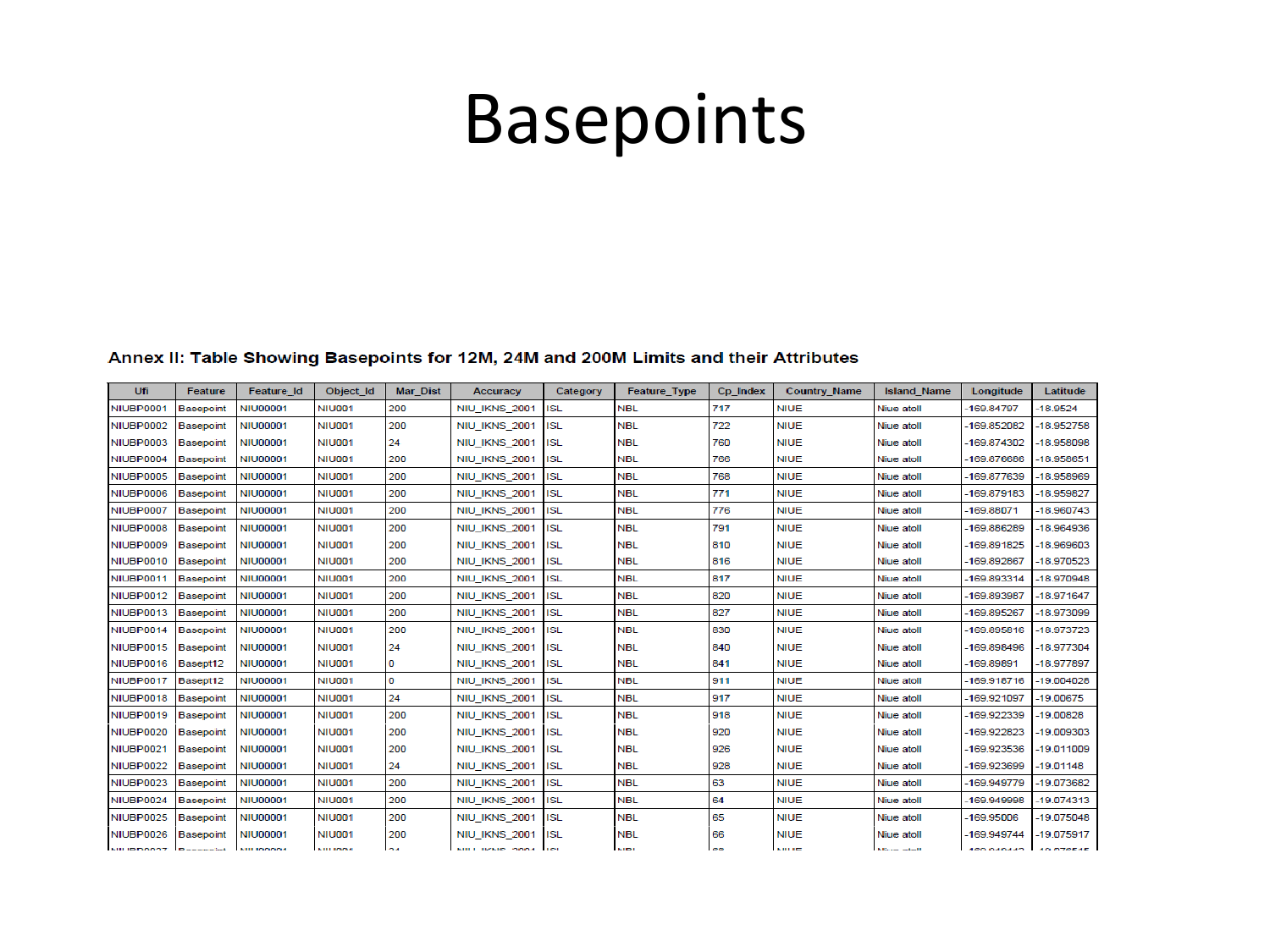## Normal baseline

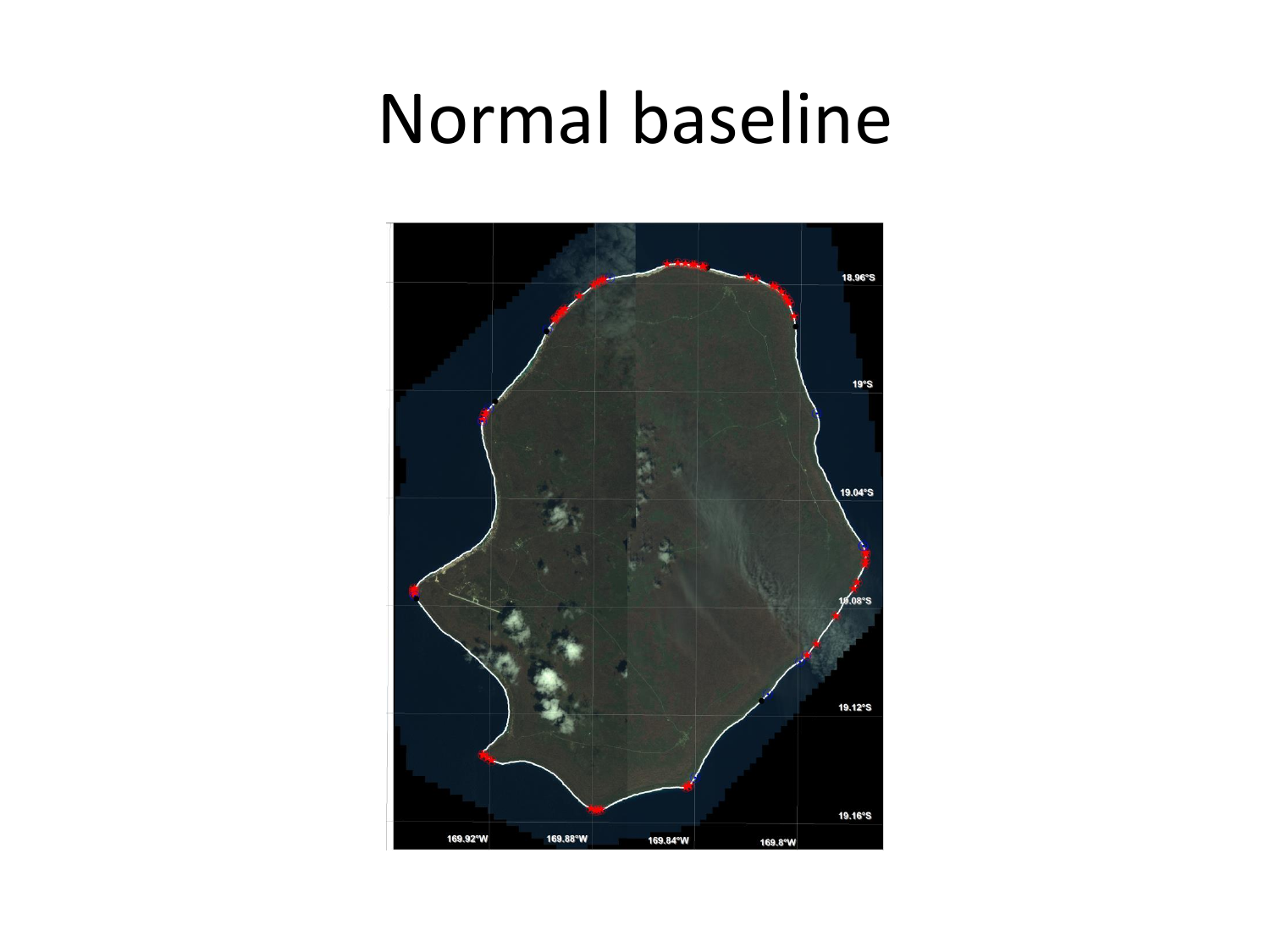## Normal Baseline Critical with Tonga

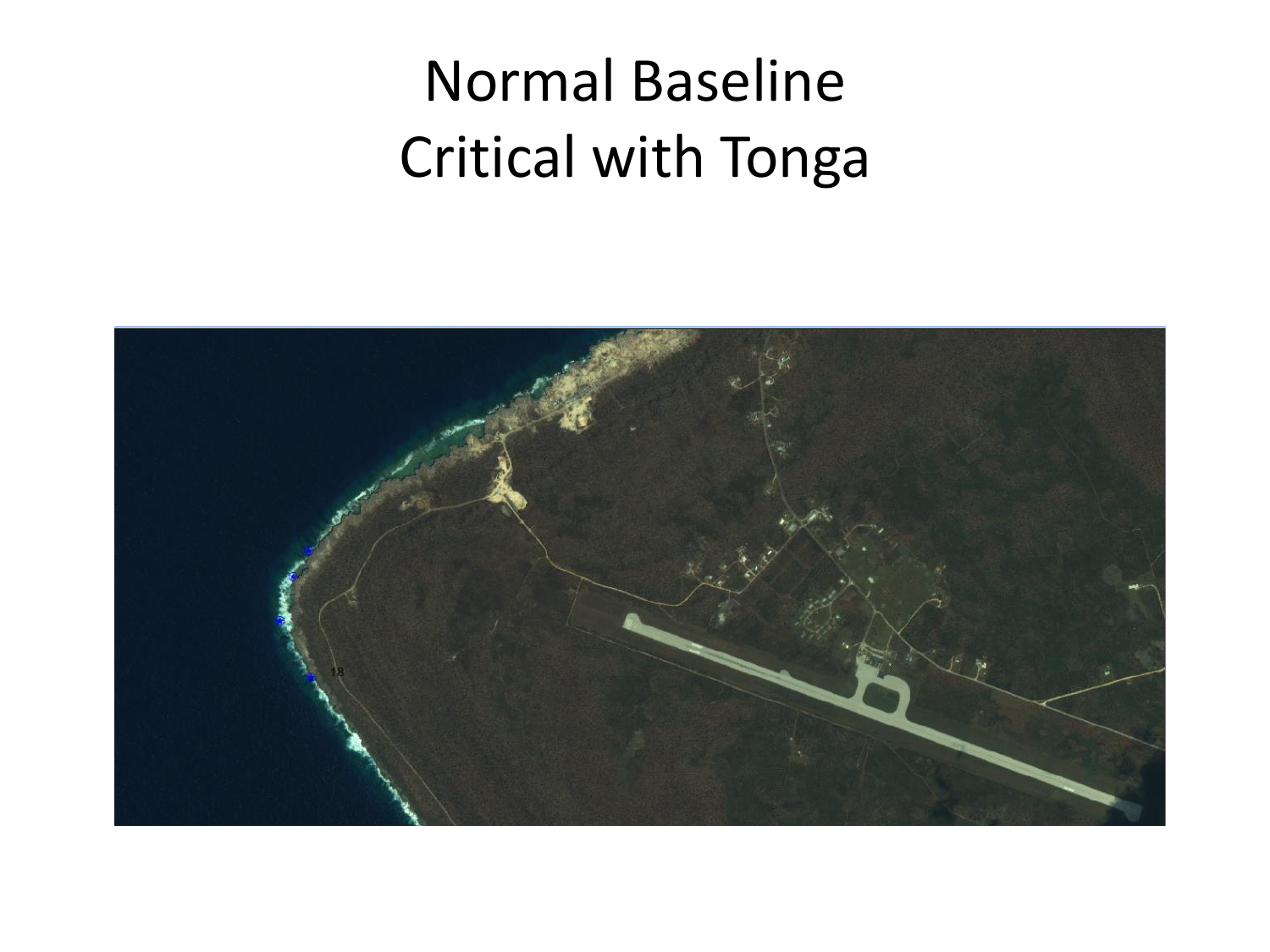## Niue Maritime Boundaries Delimitation Negotiation and Signing

- Negotiation with the Cooks also commenced with the exchange of provisional baseline data in Suva in 2005.
- Delayed due to existing data for Palmerston island not in terms of WGS84.
- The baseline for Palmerston, Cooks, was updated early 2012.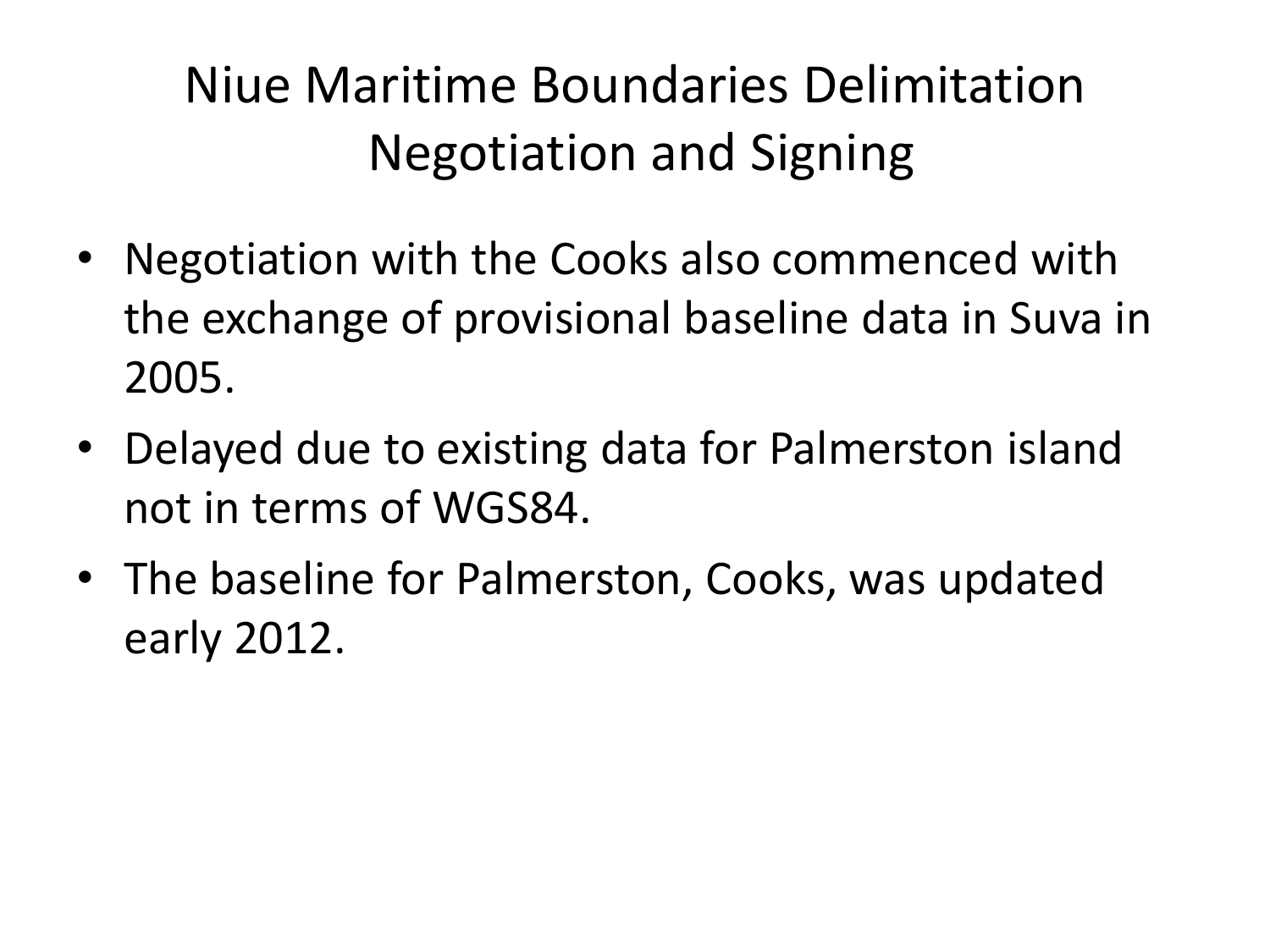## Niue Maritime Boundaries Delimitation Negotiation and Signing

- Negotiation with the Cooks also commenced with the exchange of provisional baseline data in Suva in 2005.
- Delayed due to existing data for Palmerston island not in terms of WGS84.
- The baseline for Palmerston, Cooks, was updated early 2012.
- Final Median line computed in 2012
- That agreement was concluded and signed in 2012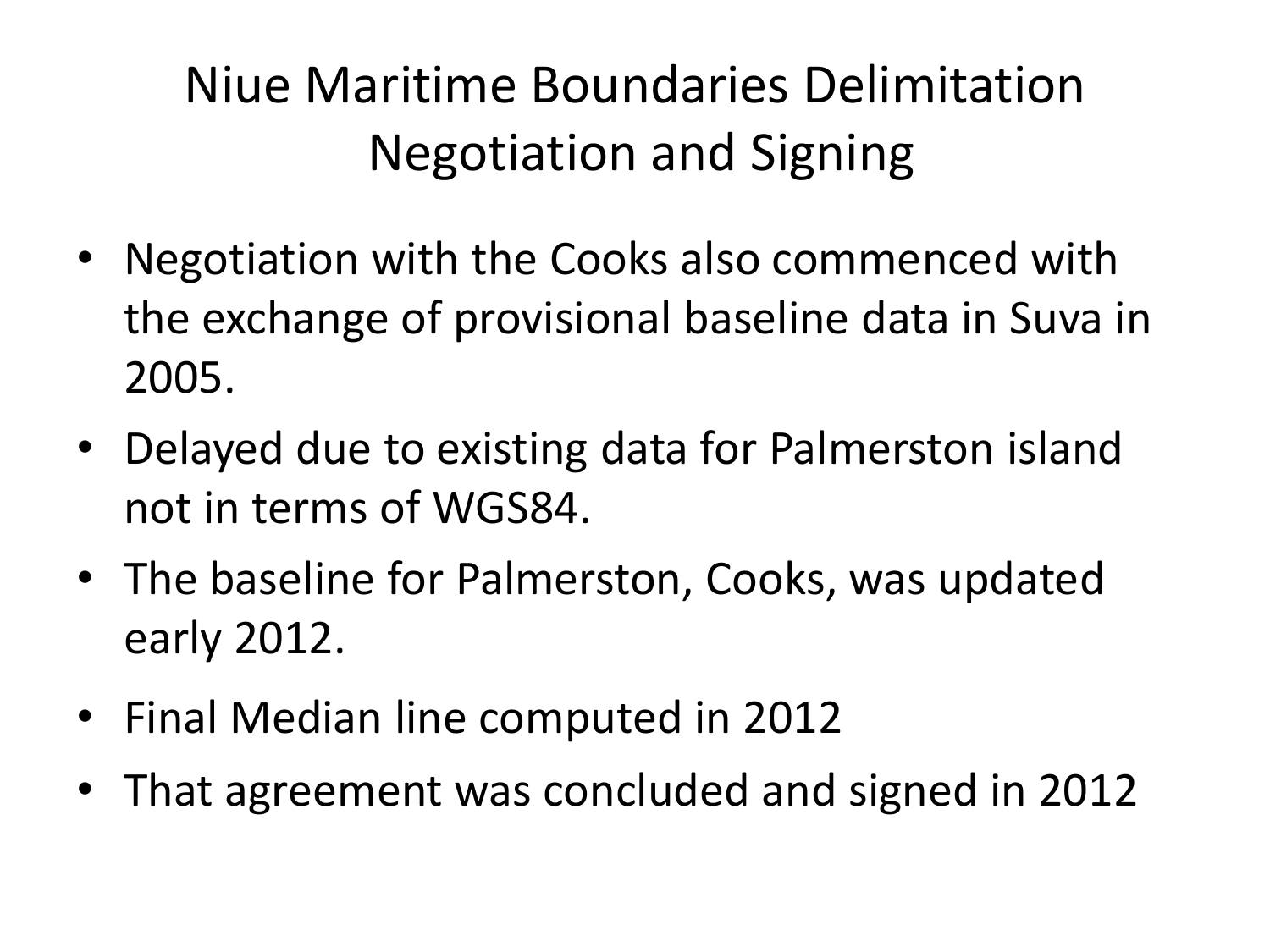# Niue Maritime Boundaries Delimitation Negotiation and Signing

- Median line with American Samoa.
- The initial and first contact commenced in the 1991 when American Samoa approach the Niue government through the Ministry of External Relations and Trade to start the negotiation on maritime boundary.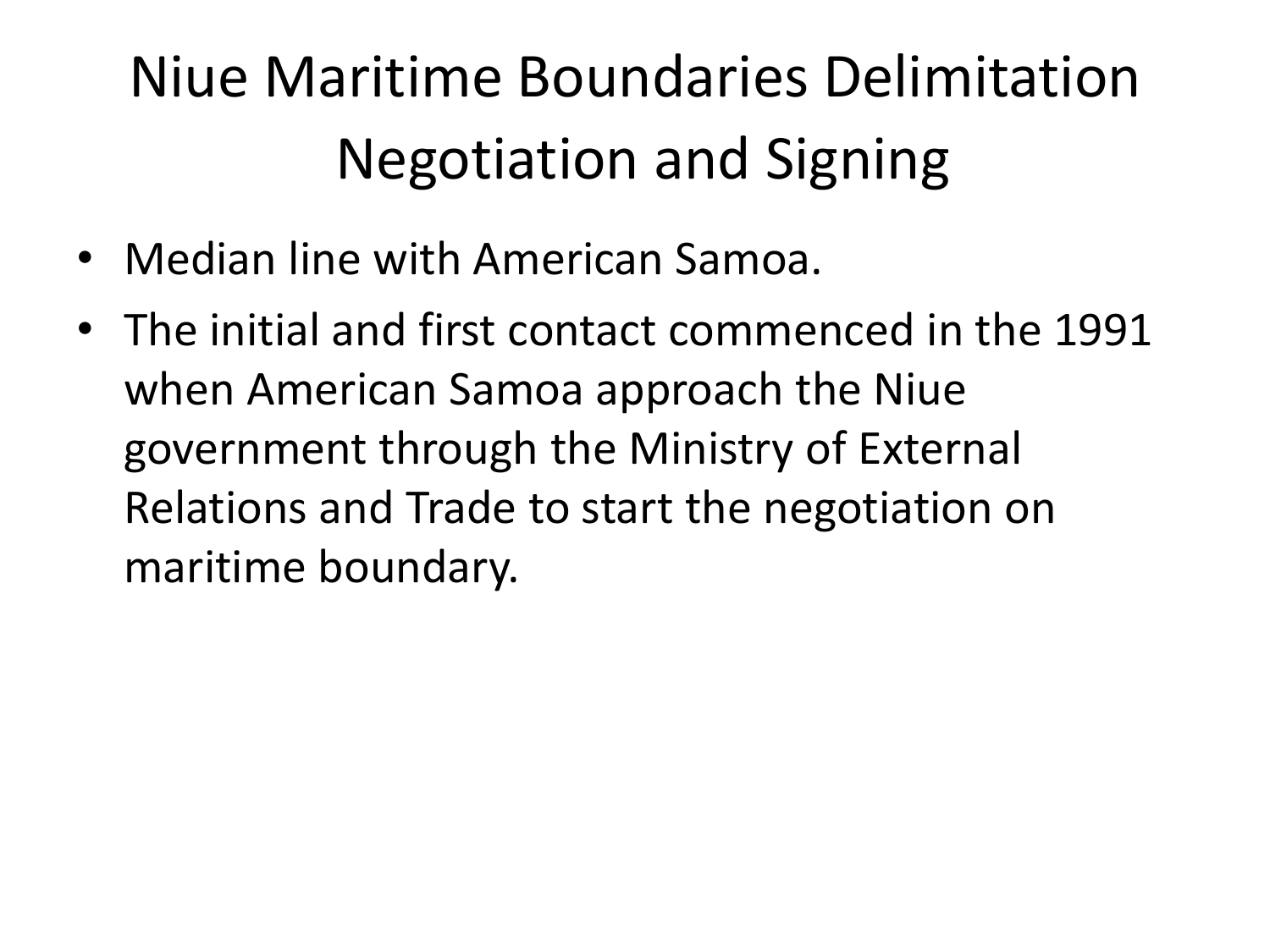Niue Maritime Boundaries Negotiation and Signing

- Median line with American Samoa.
- The initial and first contact commenced in the 1991 when American Samoa approach the Niue government through the Ministry of External Relations and Trade to start the negotiation on maritime boundary.
- The median data was computed by the AS authority using the baseline data from the FFA report.
- The agreement with American Samoa was signed in 1997.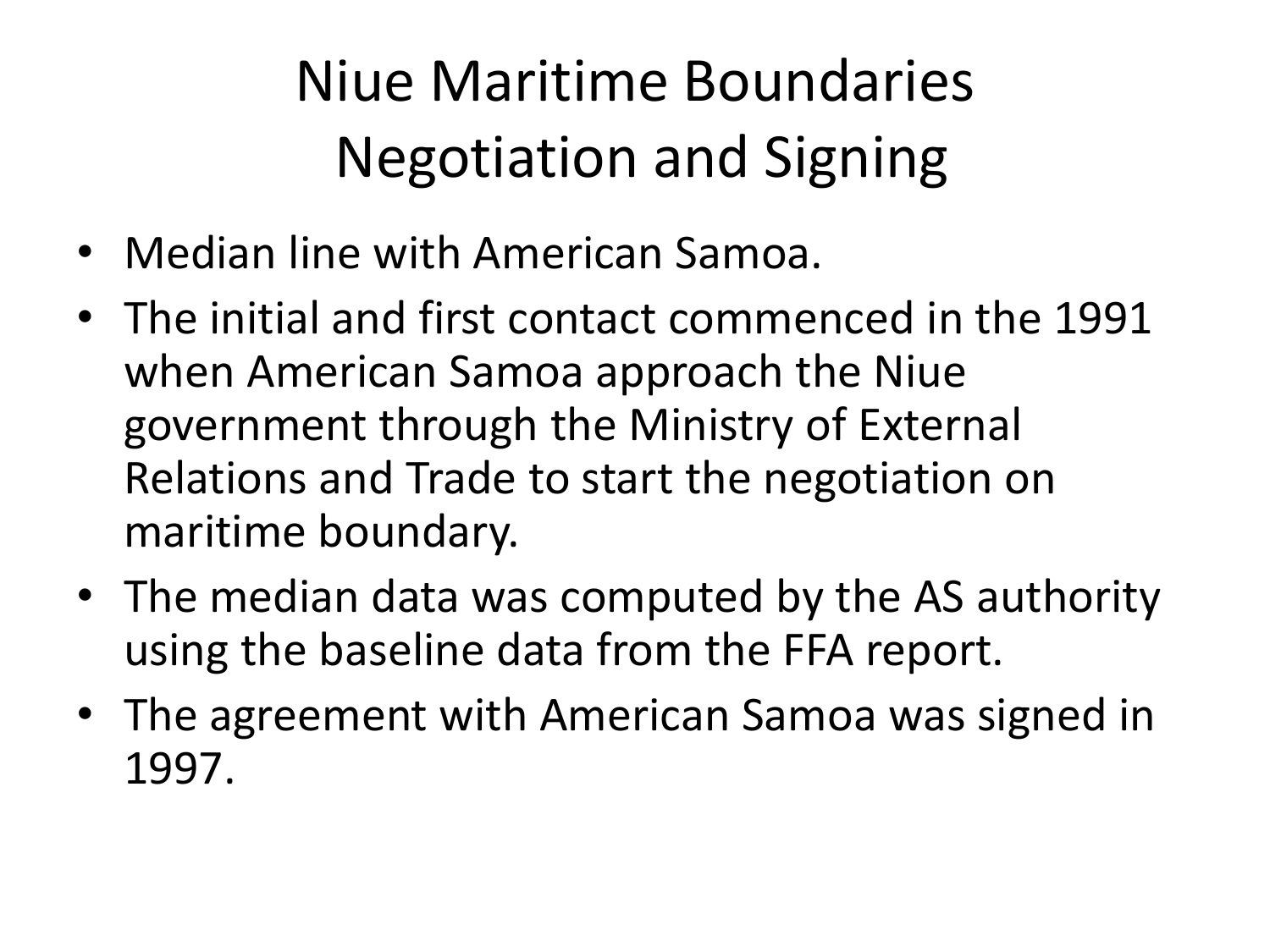## Maritime Boundaries Concluded and Signed 1991 - 2012

- The agreement with American Samoa was signed in 1997.
- The agreement with the Cooks was signed in 2012.
- Both Agreements Deposited with the UN.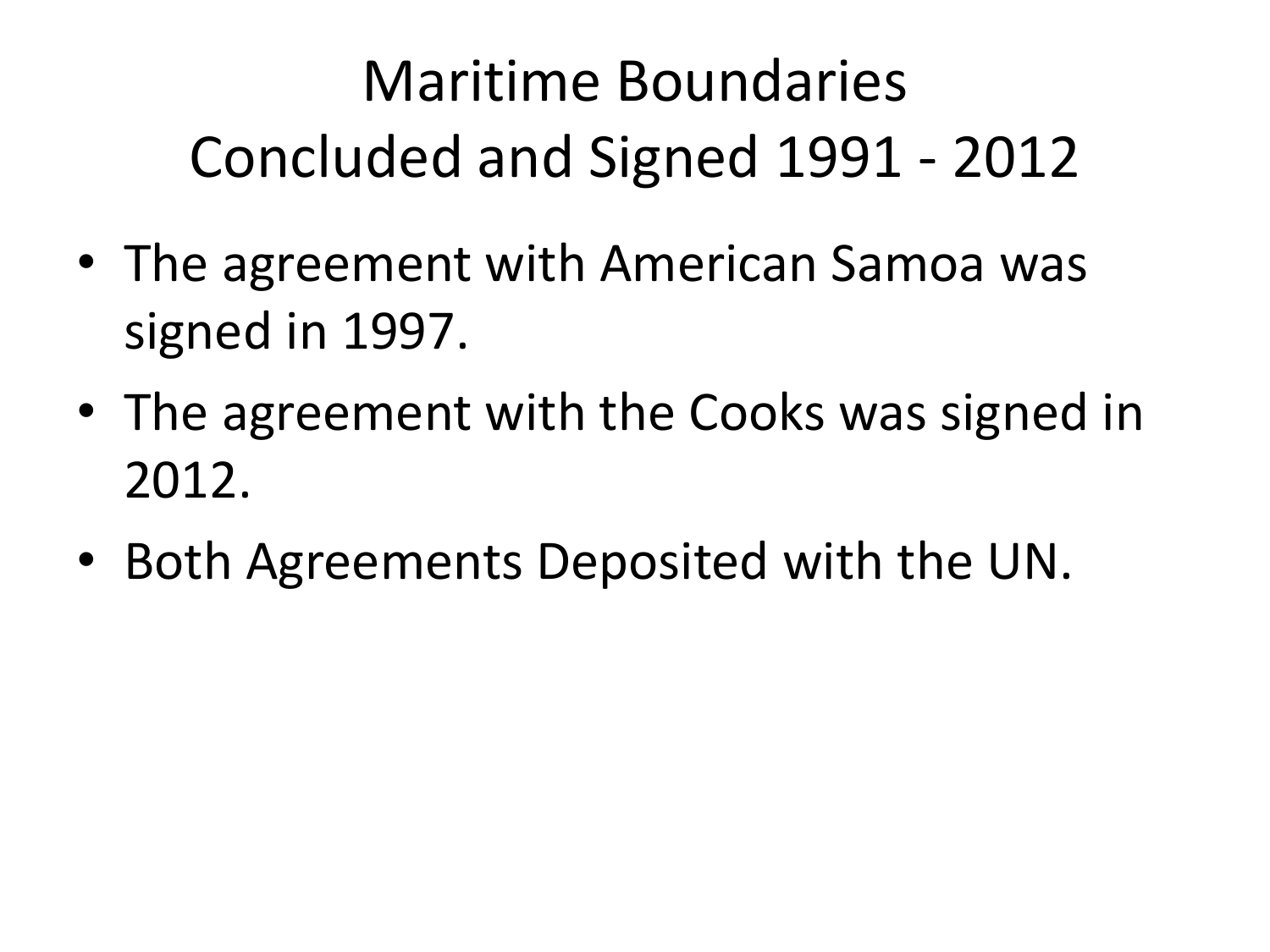## Common Boundary with Tonga

- The two countries have yet to finalize the median line but currently checking the relevant baseline data.
- And these are Provisional baseline data exchanged late 2015
- A smaller working session is planned in Nadi early June 2016 to progress with the technical and legal negotiations between Tonga and Niue. Assist by Maritime Boundaries Team of the Geoscience Division, Pacific Community (SPC)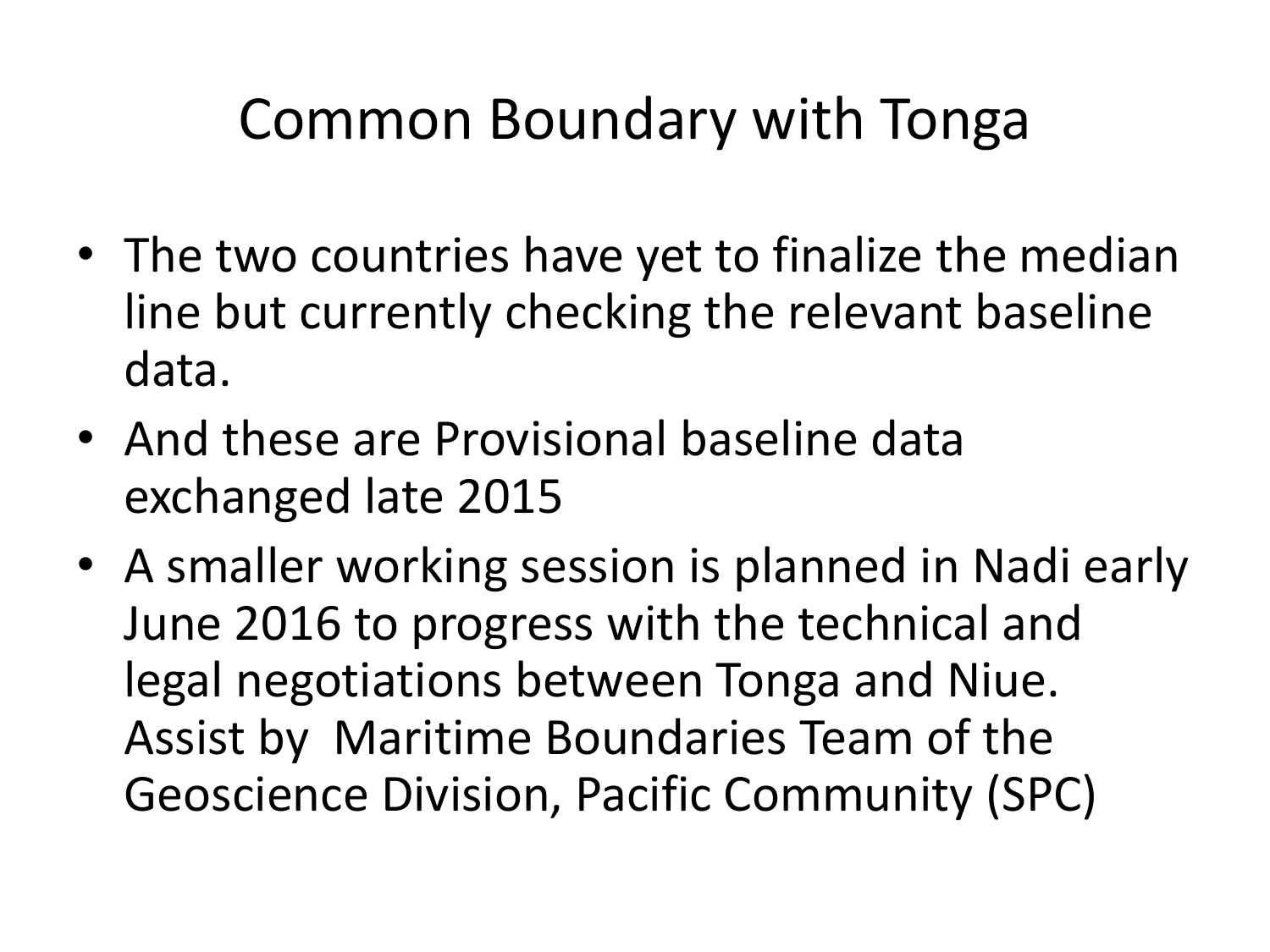# Tonga Critical Baseline

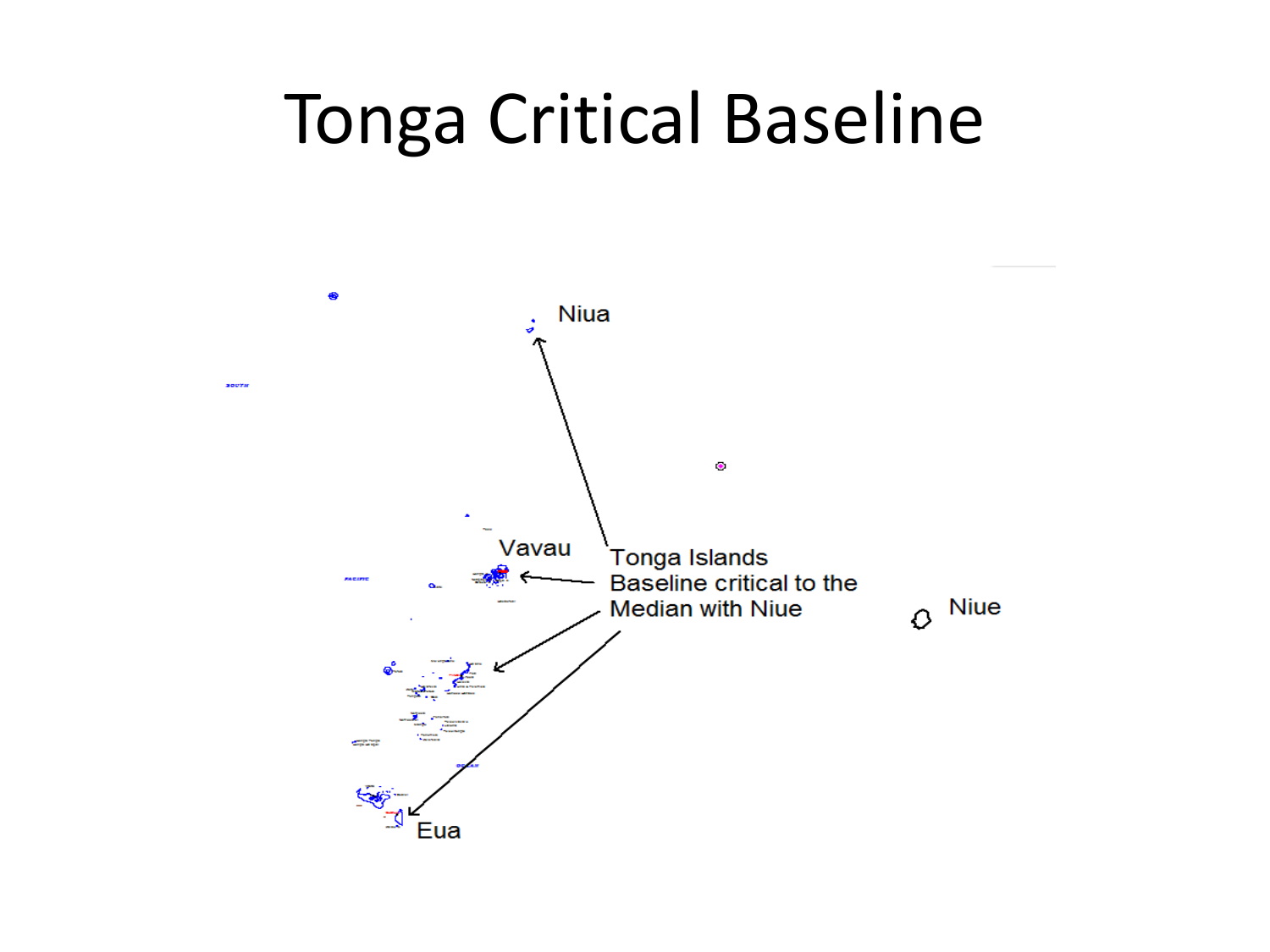# Niue baseline All on the western side